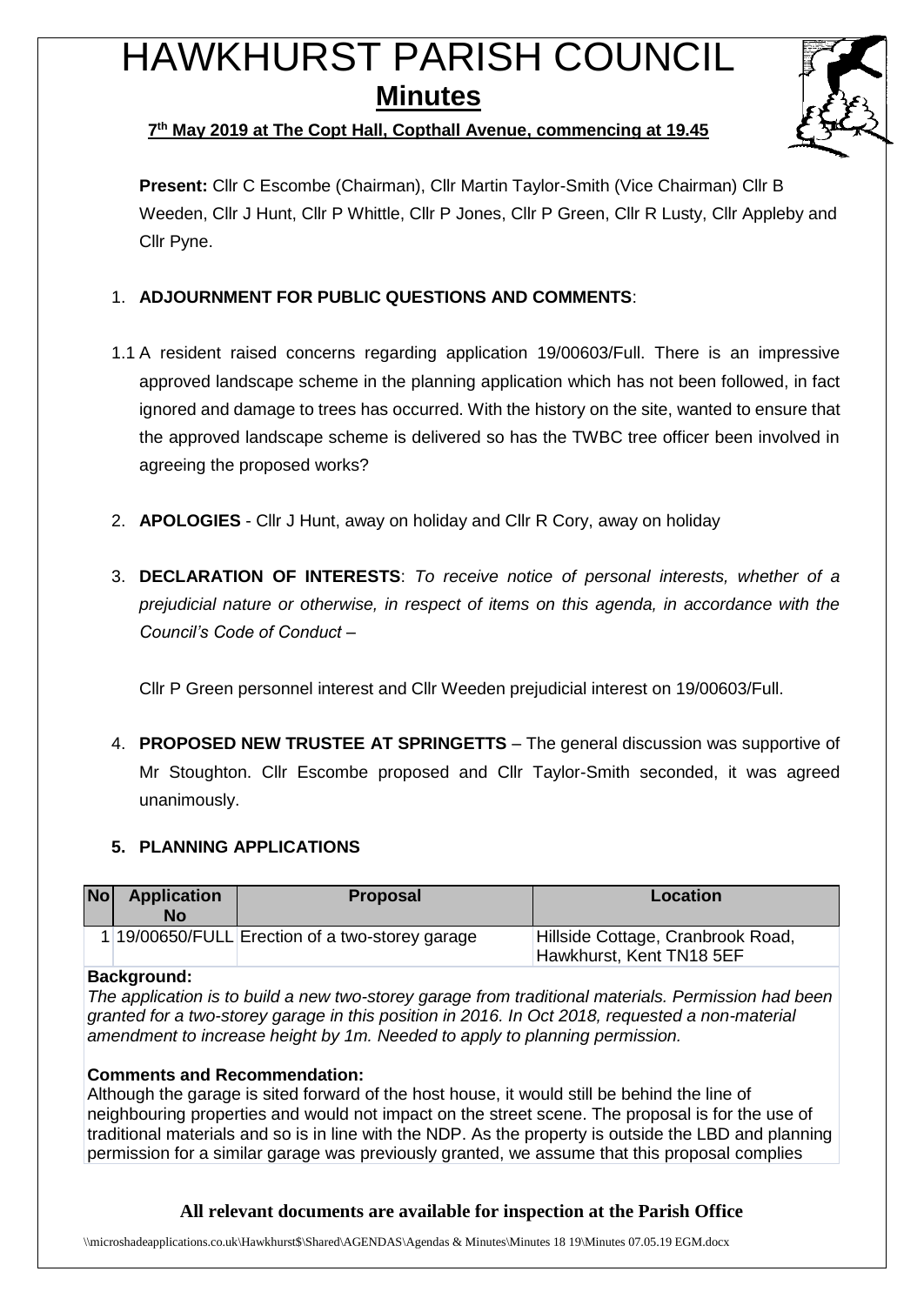| with H11. There is support from a neighbour. therefore, we assume it would not impact on<br>neighbouring properties.                                                                                                                                                                                                                                                                                                                 |                          |                                                                                                               |                                                         |  |  |
|--------------------------------------------------------------------------------------------------------------------------------------------------------------------------------------------------------------------------------------------------------------------------------------------------------------------------------------------------------------------------------------------------------------------------------------|--------------------------|---------------------------------------------------------------------------------------------------------------|---------------------------------------------------------|--|--|
| Vote: In Favour - Unanimously                                                                                                                                                                                                                                                                                                                                                                                                        |                          |                                                                                                               |                                                         |  |  |
| We <b>Support</b> this application                                                                                                                                                                                                                                                                                                                                                                                                   |                          |                                                                                                               |                                                         |  |  |
|                                                                                                                                                                                                                                                                                                                                                                                                                                      | 2 19/0059/LBC            | Listed Building Consent: Proposed<br>garage conversion to ancillary living<br>space with internal alterations | Gardens Court, High Street,<br>Hawkhurst, Kent TN18 4JS |  |  |
| See below.                                                                                                                                                                                                                                                                                                                                                                                                                           |                          |                                                                                                               |                                                         |  |  |
|                                                                                                                                                                                                                                                                                                                                                                                                                                      | 3 19/00597/FULL Proposed | conversion<br>garage<br>ancillary living space with internal Kent TN18 4JS<br>alterations                     | to Gardens Court, High Street, Hawkhurst,               |  |  |
| <b>Background:</b><br>Garden Court is listed but the garage is a newer building, which has been built of materials that<br>match the host house and, therefore, appears older than it actually is. There will be no change on<br>footprint, scale or mass. Windows and doors will be in existing openings. Two new heritage<br>rooflights will be added to the rear of the property (overlooking open land). Screened from the road, |                          |                                                                                                               |                                                         |  |  |

#### **Comments and Recommendation:**

Conversion of the garage, will reduce available parking which is a significant issue in Hawkhurst. However, there will still be ample space for off-street parking, so this should not have an impact in this case. The comments from the conservation officer are noted. We **support** this application, as long as the appropriate alterations are made to satisfy the conservation officer and a condition is included that the garage conversion cannot be sold separately from the main house.

*due to the wall at the front of the property. The conservation officer would support the conversion of* 

*the building, but not the design to the East elevation. No comments from residents.*

Vote: In Favour – Unanimously

We **Support** this application

| existing ground floor shop to one<br>ground floor flat with alterations to front |  | 4 19/00402/FULL Renewal of planning consent Weald Society for the Disabled, Ockley<br>15/504813/FULL Change of use of Rd, Hawkhurst, Kent TN18 4DY |  |
|----------------------------------------------------------------------------------|--|----------------------------------------------------------------------------------------------------------------------------------------------------|--|
| and side elevations.                                                             |  |                                                                                                                                                    |  |

#### **Background:**

*This is a request to renew a previously approved application. Materials will match existing other than the use of UPVC windows and doors at the back of the property. The Heritage Statement indicates that the windows and doors will be timber and glass. Constraints include Hawkhurst Conservation area, character frontage and primary shopping area. It is within the LBD. No objections from residents. This is supported by the conservation officer on the grounds that the previous application was approved and there have been no meaningful changes to policy.*

#### **Comments and Recommendation:**

It should be noted that Hawkhurst NDP has been made since the last application was granted in 2015. Therefore, this application should comply with the NDP.

We have significant concerns about the addition of a new dwelling without any allocated parking. In the delegated report for the 2015 application, it states that "the lack of parking is considered to be acceptable," due to the proximity to services in walking distance as well as the fact that the previous application had been granted without parking. This underestimates the considerable pressure on parking in Hawkhurst, as well as the lack of local employment opportunities and absence of meaningful transport alternatives to using a private car. The NDP states that car parking should be discreet, with proper provision of off-road parking as appropriate. On-road

## **All relevant documents are available for inspection at the Parish Office**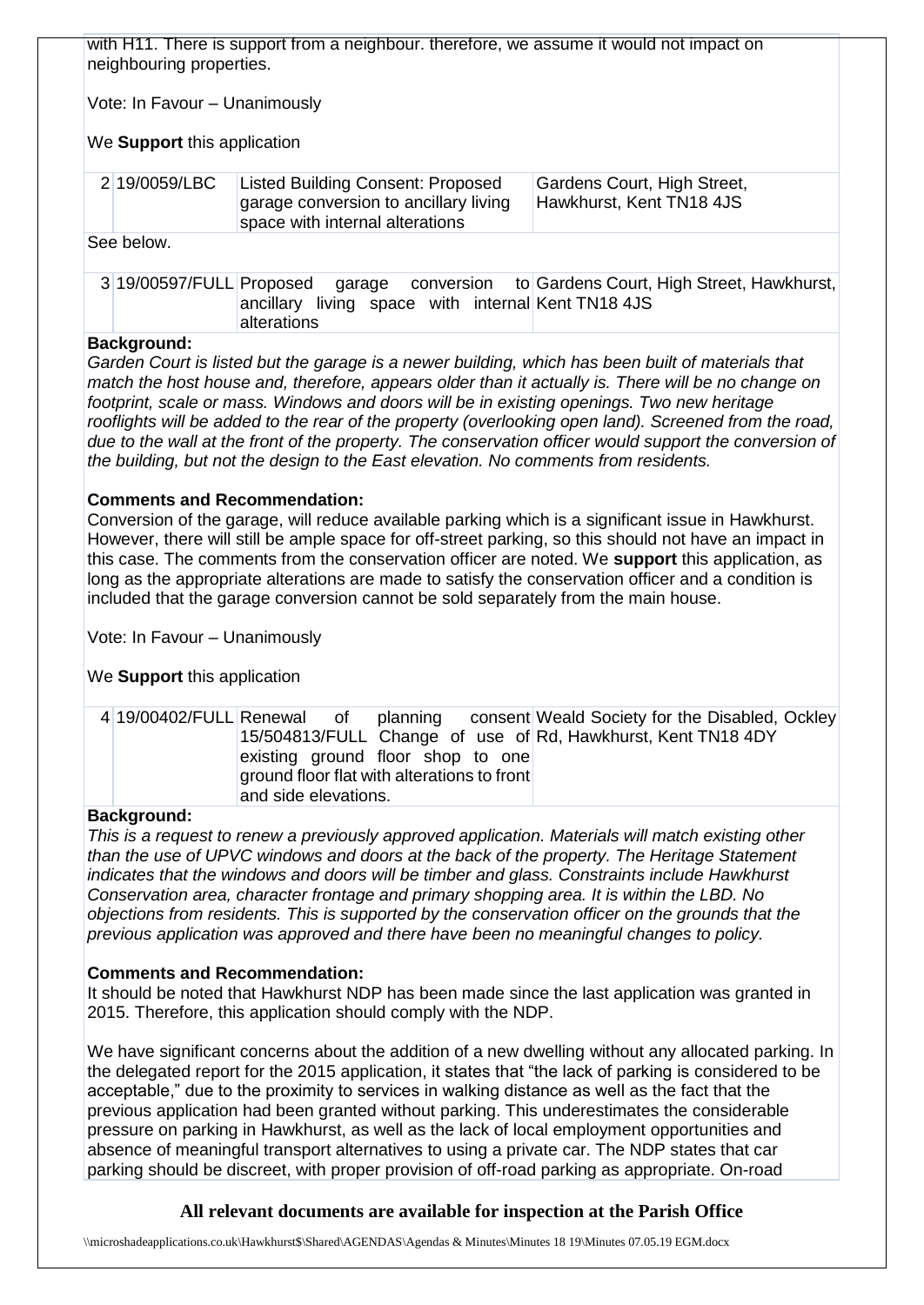parking needs to be accommodated carefully. It is not possible to park outside this property without impacting on the already congested roads in the heart of Hawkhurst.

This application does, however, comply with HD1(a) of Hawkhurst's NDP, in that it is an existing building within the LBD and within walking distance of shops and amenities. It is a one-bedroom flat and, therefore, of a size required in Hawkhurst and so complies with HD2.

However, we have concerns in relation to HD4 Design Quality due to the plan to change the frontage of this property. HD4 requires development to reference local context, tradition and character of the village/locality. The constraints on this property include Hawkhurst conservation area and the fact that it has a character frontage. More generally, other retail properties in Hawkhurst that have been converted to residential or alternative commercial use have been required to retain their frontage. Therefore, we cannot support the proposed changes to the frontage of this property, given its location.

Policy CM4 of the NDP indicates that existing retail facilities will be protected and that changes of use in the primary shopping area will be resisted. Whilst this applies to the area around the Highgate crossroads, the key specific retail area identified to be safeguarded is The Colonnade. Given that there have been many attempts to operate this as a retail outlet, none of which appear to have thrived, we accept the principle of conversion to residential.

On balance, given the need for housing in the Borough and smaller properties within Hawkhurst itself, we reluctantly **support** this application, but want to see a condition that the existing frontage should be kept.

Vote: In Favour – Unanimously

We **Support** this application

| 5 18/03994/FULL Erection of mobile home | Ockley Farm, Ockley Lane, Hawkhurst, |  |  |
|-----------------------------------------|--------------------------------------|--|--|
| (retrospective)                         | ∣Kent TN18 5EU                       |  |  |

#### **Background:**

*There is no application form or supporting information with this application other than some photos of the mobile home, none of which actually show how it impacts on the setting.*

#### **Comments and Recommendation:**

The applicant has added a residential unit outside of LBD in the AONB without seeking planning permission.

This application does not comply with H11 as Ockley Farm has already been extended twice in the past, a two-storey side extension approved in 2006 and a further single storey extension in 2013. Together these, take the volume of the extension to 60%.

When the planning permission for the last extension was granted this was done on the condition that permitted development rights for further extensions and outbuildings should be removed as any further development "would be very likely to be harmful."

It does not comply with the NDP on numerous grounds, including the use of agricultural land; no consideration of the impact on the AONB (paragraph 8.4 states that planning applications need to **demonstrate** how development proposals do not cause adverse visual impact on the landscape setting of the parish - no attempt has been made to do so); the site is visible from Ockley Lane, a rural lane and byway, and dominates the view from the PROW back to the village, contrary to LP1; it does not comply with HD1(a), as it is outside the LBD and is not within walking distance of shops and amenities; it does not comply with HD4 in terms of design quality.

We **object** to this application. Vote: In Favour – None Against -Unanimously

We **object to** this application

## **All relevant documents are available for inspection at the Parish Office**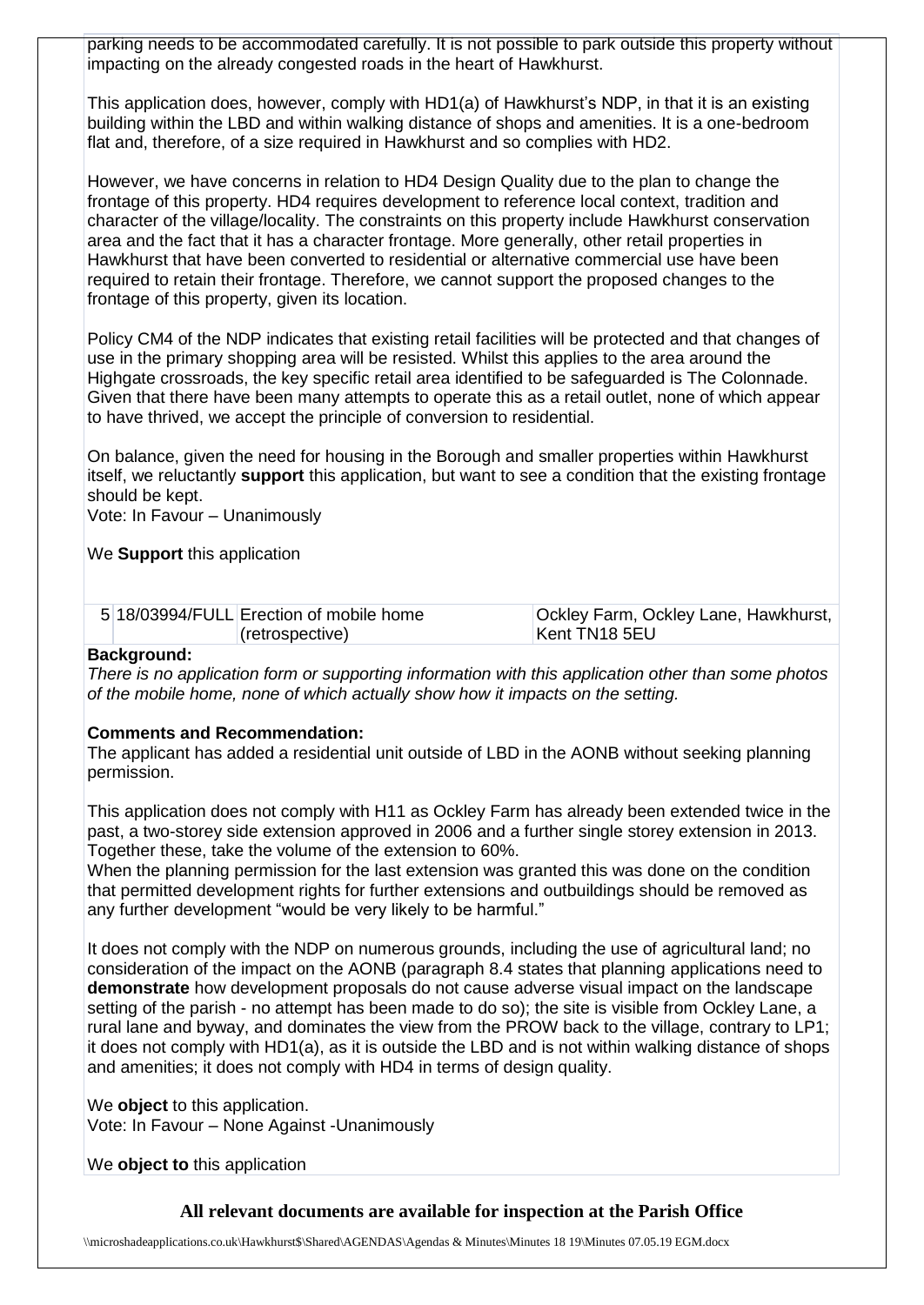| 6 19/00446/FULL Change of use from Class C3 (3 |
|------------------------------------------------|
| bedroom residential house) to D1               |
| Osteopath Practice)                            |

Westleigh, Northgrove Road, Hawkhurst Kent TN18 4AP

#### **Background:**

*There would be no need for any modification other than change of use. No comments from residents. The application is made on behalf of The Hawkhurst Osteopaths who were based in the Colonnade. Their lease has expired.*

#### **Comments and Recommendation:**

This property lies within the area identified for retail and services within the NDP. Policy CM4 of the NDP has the aim of protecting community services. CM4 1 states that existing employment, retail and ancillary facilities in the parish will be protected and enhanced. This proposal supports this aim. The Osteopath's practice is a successful local business, which requires new and larger premises. This would provide a car parking space for clients, whereas currently no parking is available.

We **support** this application.

Vote: In Favour – Unanimously

We **Support** this application

| 7 19/00603/TPO<br>. | Trees: OAK (G1) - Crown lift to give 5<br>metre clearance<br>over tennis courts; VETERAN CEDAR Cranbrook, Kent, TN18 4QG<br>(G3) - Make safe<br>overhanging branches, owing to<br>fungal pathogens;<br>OAK (T54, G5) - cut ivy, crown lift 5<br>metre and face<br>back from building line to a 5 metre<br>crown spread on<br>northern side; OAK (T55, G5) - Crown<br>lift to 5 metre<br>and crown spread on eastern side of<br>5 metres; OAK<br>(T57, G5) - Crown lift 5 metre and<br>crown spread on the<br>eastern side of 5 metres; YEWS (W1)<br>- Retrospective<br>crown lift to 3 metres; VETERAN OAK<br>$(W1) -$<br>Potentially unstable make safe by<br>crown reduction<br>$\mathbf{r}$ , and the state $\mathbf{r}$ | Lillesden House, Hastings Road,<br>Hawkhurst,<br>the contract of the contract of the contract of the contract of the contract of |
|---------------------|-----------------------------------------------------------------------------------------------------------------------------------------------------------------------------------------------------------------------------------------------------------------------------------------------------------------------------------------------------------------------------------------------------------------------------------------------------------------------------------------------------------------------------------------------------------------------------------------------------------------------------------------------------------------------------------------------------------------------------|----------------------------------------------------------------------------------------------------------------------------------|

No information has been provided to support this application. We are extremely disappointed to see that some of this work has already been carried out prior to the application being made.

Vote: In Favour – None, Against 8, Abstain 1 (Cllr Green) Note Cllr Weeden did not vote

We **object** to this application.

**All relevant documents are available for inspection at the Parish Office**